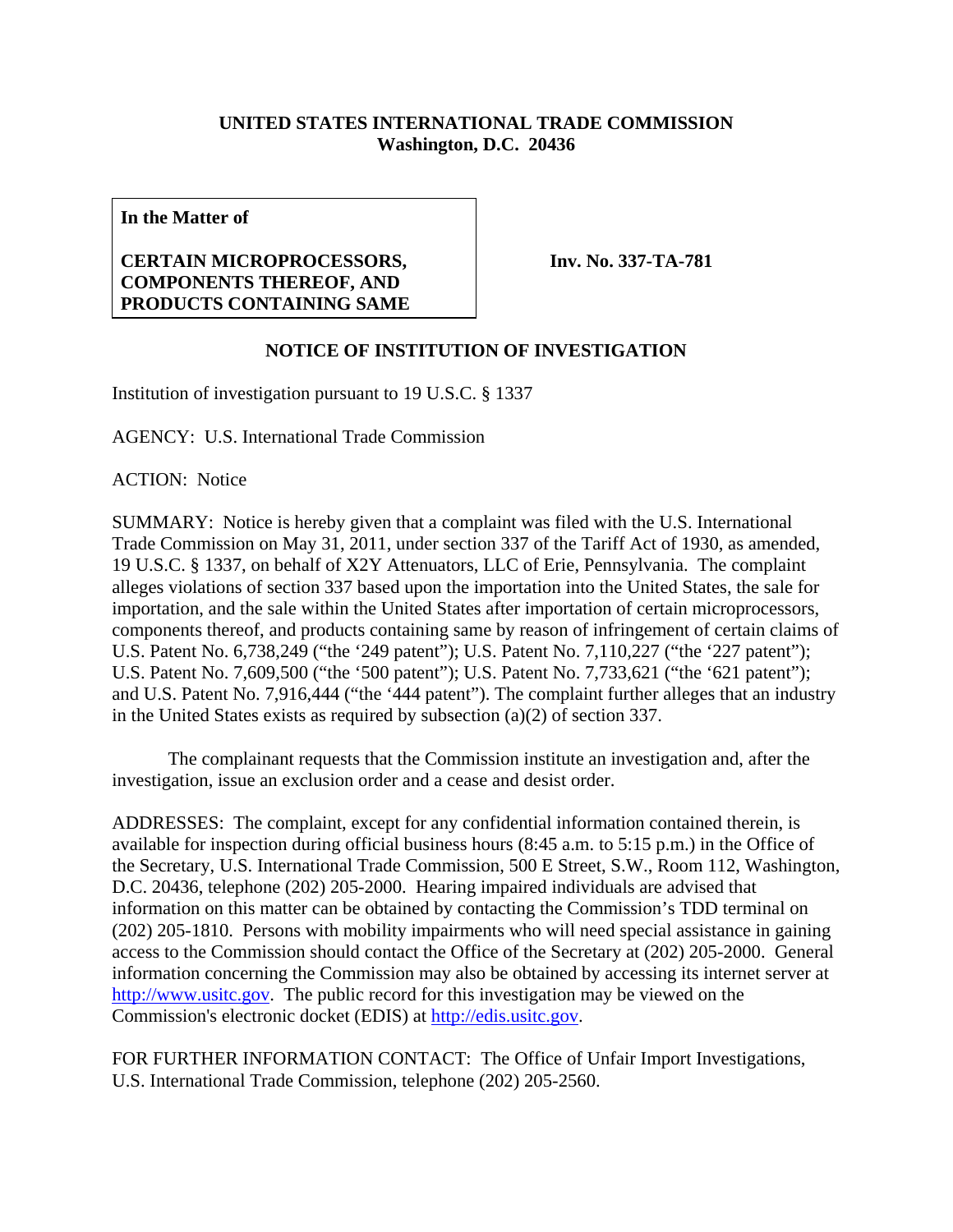AUTHORITY: The authority for institution of this investigation is contained in section 337 of the Tariff Act of 1930, as amended, and in section 210.10 of the Commission's Rules of Practice and Procedure, 19 C.F.R. § 210.10 (2011).

SCOPE OF INVESTIGATION: Having considered the complaint, the U.S. International Trade Commission, on June 29, 2011, ORDERED THAT –

 (1) Pursuant to subsection (b) of section 337 of the Tariff Act of 1930, as amended, an investigation be instituted to determine whether there is a violation of subsection (a)(1)(B) of section 337 in the importation into the United States, the sale for importation, or the sale within the United States after importation of certain microprocessors, components thereof, and products containing same that infringe one or more of claims 11-16, 41, 42, and 52-55 of the '249 patent; claims 1, 3, 4, 8, 9, 21, 24, 28, 29, 32, 35, 36, 39, 40, 52, 55, 56, 59, and 60 of the '227 patent; claims 1-18, 20-44, 46, 49, 50, 52, 53, 55, and 57-62 of the '500 patent; claims 1-20 of the '621 patent; and claims 1-9 and 26-49 of the '444 patent, and whether an industry in the United States exists as required by subsection (a)(2) of section 337;

(2) Pursuant to Commission Rule  $210.50(b)(1)$ , 19 C.F.R. §  $210.50(b)(1)$ , the presiding administrative law judge shall take evidence or other information and hear arguments from the parties and other interested persons with respect to the public interest in this investigation, as appropriate, and provide the Commission with findings of fact and a recommended determination on this issue;

 (3) For the purpose of the investigation so instituted, the following are hereby named as parties upon which this notice of investigation shall be served:

(a) The complainant is:

X2Y Attenuators, LLC 2730-B West  $21<sup>st</sup>$  Street Erie, PA 16506

 (b) The respondents are the following entities alleged to be in violation of section 337, and are the parties upon which the complaint is to be served:

> Intel Corporation 2200 Mission College Boulevard Santa Clara, CA 95054

 Components Intel de Costa Rica S.A. Calle 129 LaRibera de Belen Heredia, 4103 Costa Rica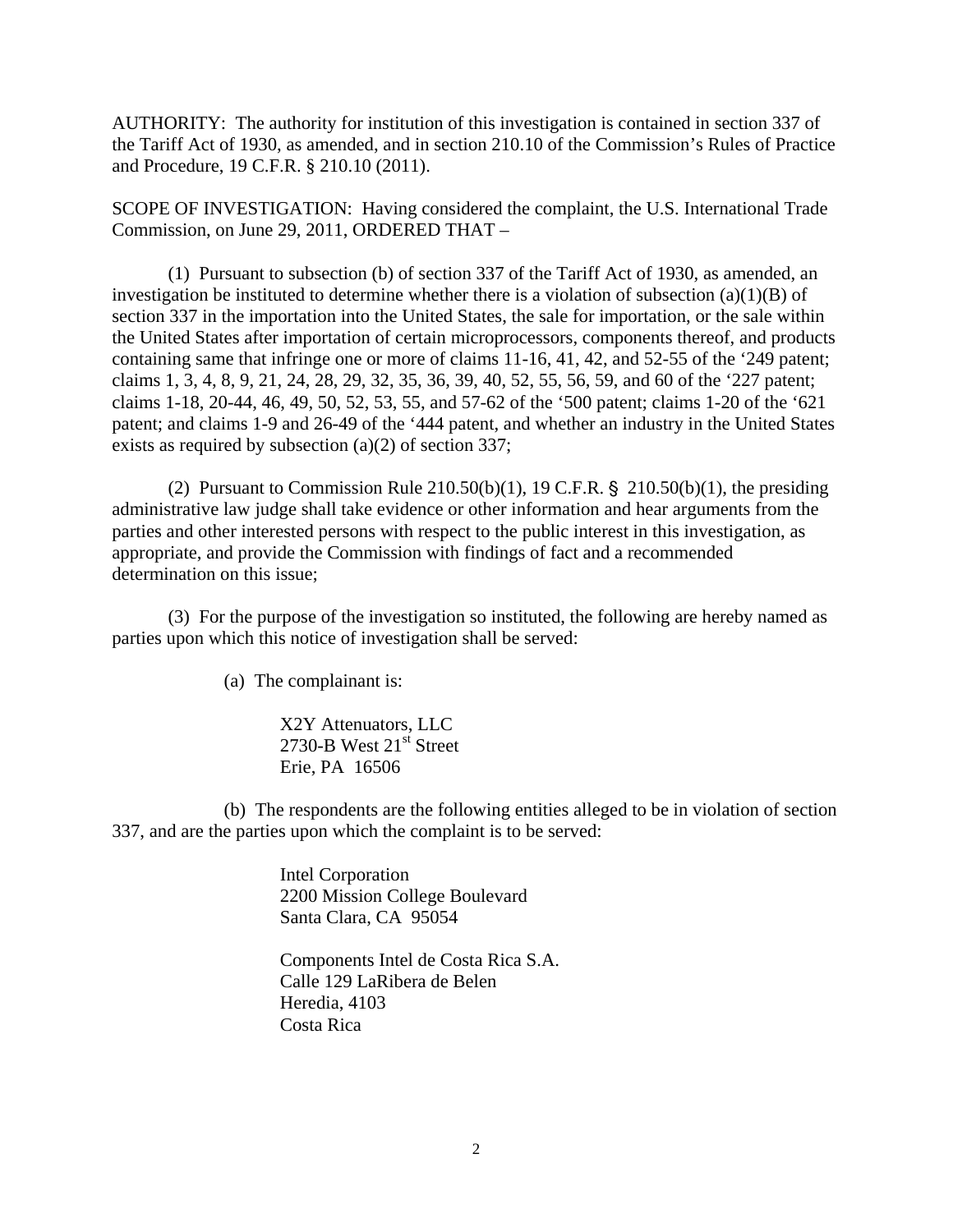Intel Malaysia Sdn. Bhd Bayan Lapas Free Trade Zone Phase III Penang 11900 Malaysia

 Intel (Philippines) Unit 7-02,  $3^{\text{rd}}$  Avenue & 30<sup>th</sup> Street ESQ Zone, Bonifacio Global City Taguig City 1634 Metro Manila Philippines

 Intel Products (Chengdu) Ltd. Number 8-1, Kexin Road Chengdu High-Tech Zone (West Park) Chengdu, Sichuan 611731 China

 Intel Products (Shanghai) Ltd. Pudong 3 999 Ying Lun Road Waigaoqiao Free Trade Zone Pudong, Shanghai 200131 China

 Apple Inc. 1 Infinite Loop Cupertino, CA 95014

 Hewlett-Packard Company 3000 Hanover Street Palo Alto, CA 94304

 (c) The Office of Unfair Import Investigations, U.S. International Trade Commission, 500 E Street, S.W., Suite 401, Washington, D.C. 20436; and

 (4) For the investigation so instituted, the Honorable Paul J. Luckern, Chief Administrative Law Judge, U.S. International Trade Commission, shall designate the presiding Administrative Law Judge.

 Responses to the complaint and the notice of investigation must be submitted by the named respondents in accordance with section 210.13 of the Commission's Rules of Practice and Procedure, 19 C.F.R. § 210.13. Pursuant to 19 C.F.R. §§ 201.16(d)-(e) and 210.13(a), such responses will be considered by the Commission if received not later than 20 days after the date of service by the Commission of the complaint and the notice of investigation. Extensions of